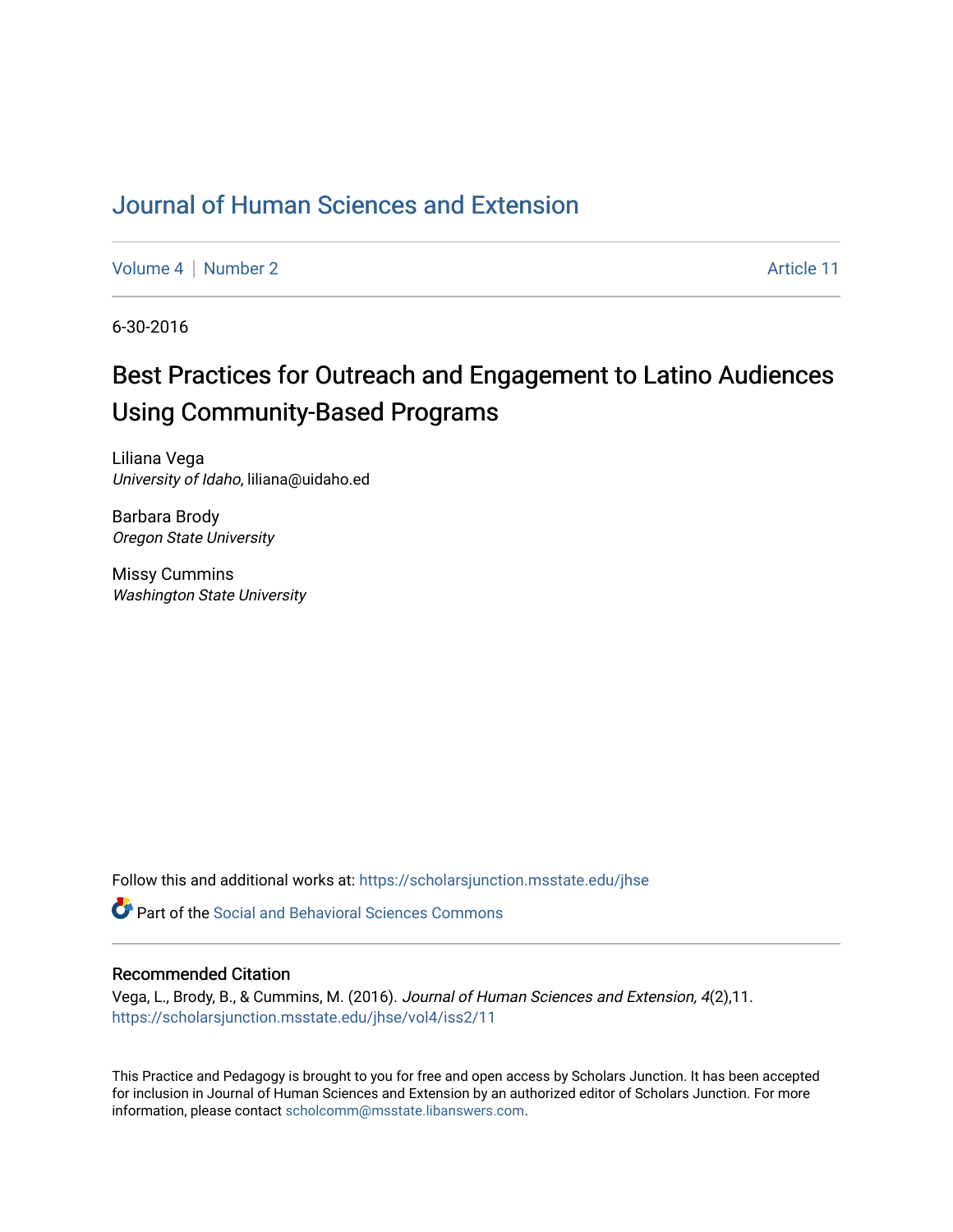# **Best Practices for Outreach and Engagement to Latino Audiences Using Community-Based Programs**

## **Liliana Vega**

*University of Idaho* 

## **Barbara Brody**

*Oregon State University* 

### **Missy Cummins**

*Washington State University* 

*The Latino community continues to grow at an increasing rate. Latinos have become the "majority-minority," and by 2043, minorities will be the majority in the United States with Latinos as the largest ethnic minority group. The lack of targeted programming to ethnically diverse audiences is a growing concern for many organizations. This article describes research-based strategies and best practices for providing culturally appropriate Extension programs to the Latino community through community-based programs. This is illustrated through examples incorporated into three community-based programs offered in Southwest Idaho, Southeast Oregon, and Southwest Washington. The objective is to discuss the value of each key component when providing services to the Latino community; describe what the research indicates; and offer practical applications for educators, staff, and other professionals to expand outreach and engagement efforts to the Latino population. Implications for professionals working with the Latino community are discussed.* 

*Keywords:* Latino, Hispanic, Latino outreach, Latino programs, minority outreach, outreach and engagement, Latino youth development

The Latino population is growing at a rapid rate and is expected to continue to increase. The 2010 United States Census indicates the Latino population growth at 43 percent, which is four times the total population growth of 10 percent (United States Census Bureau, 2011). Latinos have become the "majority-minority" (United States Census Bureau, 2011). According to the 2012 Census, Latinos made up 53.3 million of the population compared to 41.2 million Blacks and 15.9 million Asians (United States Census Bureau, 2012).

It is essential professionals use best practices when reaching and delivering programs to Latino audiences in ways that are culturally appropriate and meaningful to the Latino community.

Direct correspondence to Liliana Vega at liliana@uidaho.edu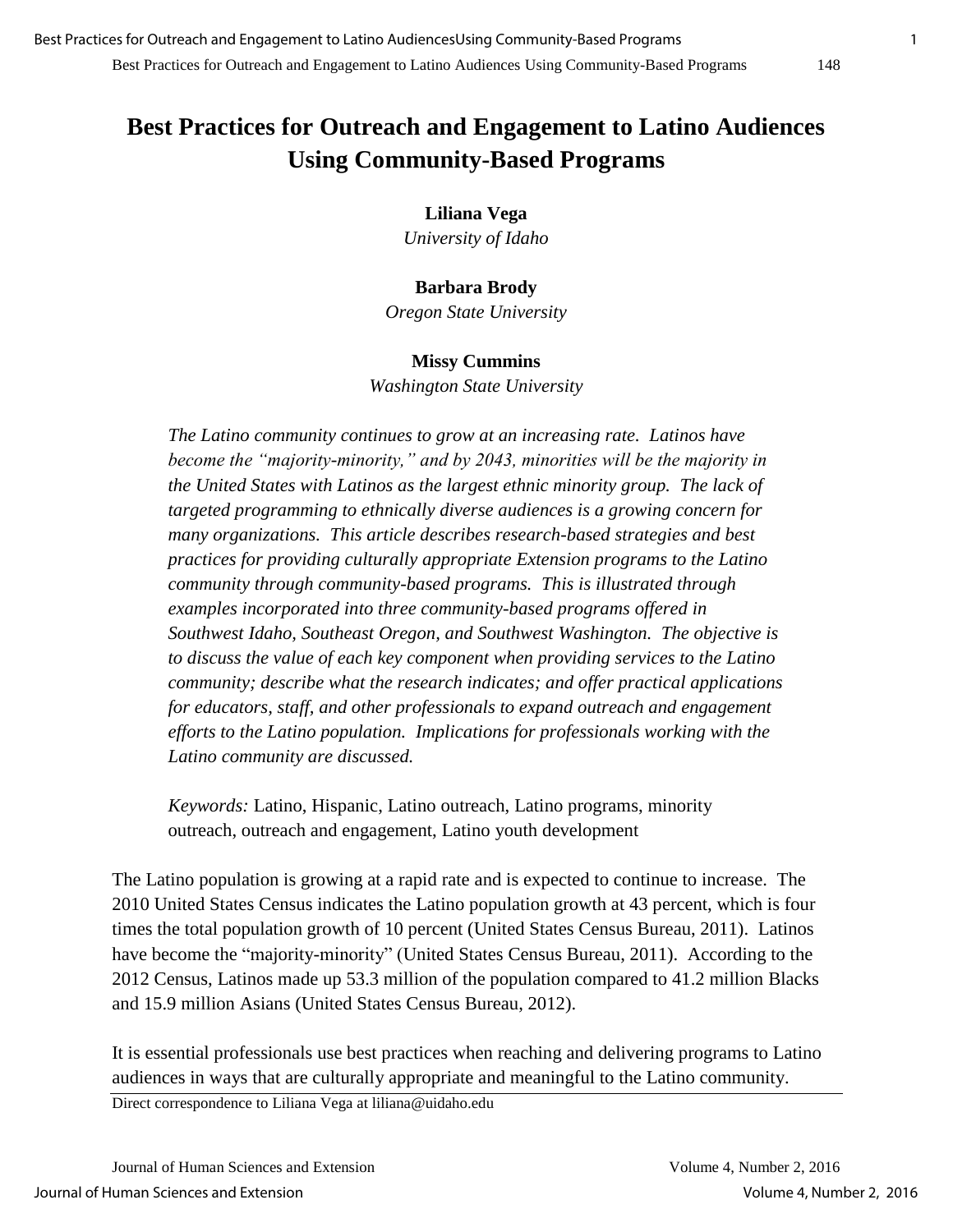Engagement with the Latino community occurs when culturally competent professionals intentionally use appropriate programming and outreach practices. This article presents research findings on best practices or key components essential for delivering programs for Latino audiences and connects the research to practice through examples of the researchers' communitybased programs offered in Southwest Idaho, Southeast Oregon, and Southwest Washington. All regions have populations with school demographics between 25 and 70 percent Latino, and more than 50 percent of the students receive free or reduced lunch. The needs of each community are varied. Therefore, programming needs and delivery will be different at each location.

Community-based programs highlighted in this article were designed by the researchers using the social-ecological model which considers the complex interplay between individual, relationship, community, and societal factors. Ecological theory acknowledges individual behaviors are influenced by several layers of the social structure. The social-ecological model serves as a reminder that individual knowledge is not sufficient for behavior change; increasing knowledge and skills at various levels within the community are also important components of the behavior change model (Bronfenbrenner, 2005).

As professionals, it is essential to understand the cultural differences of all audiences and adapt our outreach efforts to the intended audience. For example, the way Extension professionals dress and the teaching methods used are adjusted depending on the audience. Working in a lowincome setting requires different teaching techniques than working with middle-class audiences and vice versa. The handouts used for one audience will not be effective for all audiences. Dress, teaching methods, classroom content, and materials should reflect the needs of the audience. This article addresses what research suggests are ways to adapt to working with Latino audiences.

### **Limitations**

The limitations to this article are due to the limited research currently available on outreach and engagement for Latino families. The majority of the research currently available focuses on individual program results, rather than successful strategies for outreach and engagement. However, in many cases, various articles identify specific strategies to help attain specific program results. The research clearly indicates there is a need for additional research on how to develop culturally relevant approaches to engage unserved, underserved, and disenfranchised audiences (Borden et al., 2006).

### **Methods**

The research strategies and design included an independent, systematic literature review. The overall research goal was to identify strategies and methods leading to successful Latino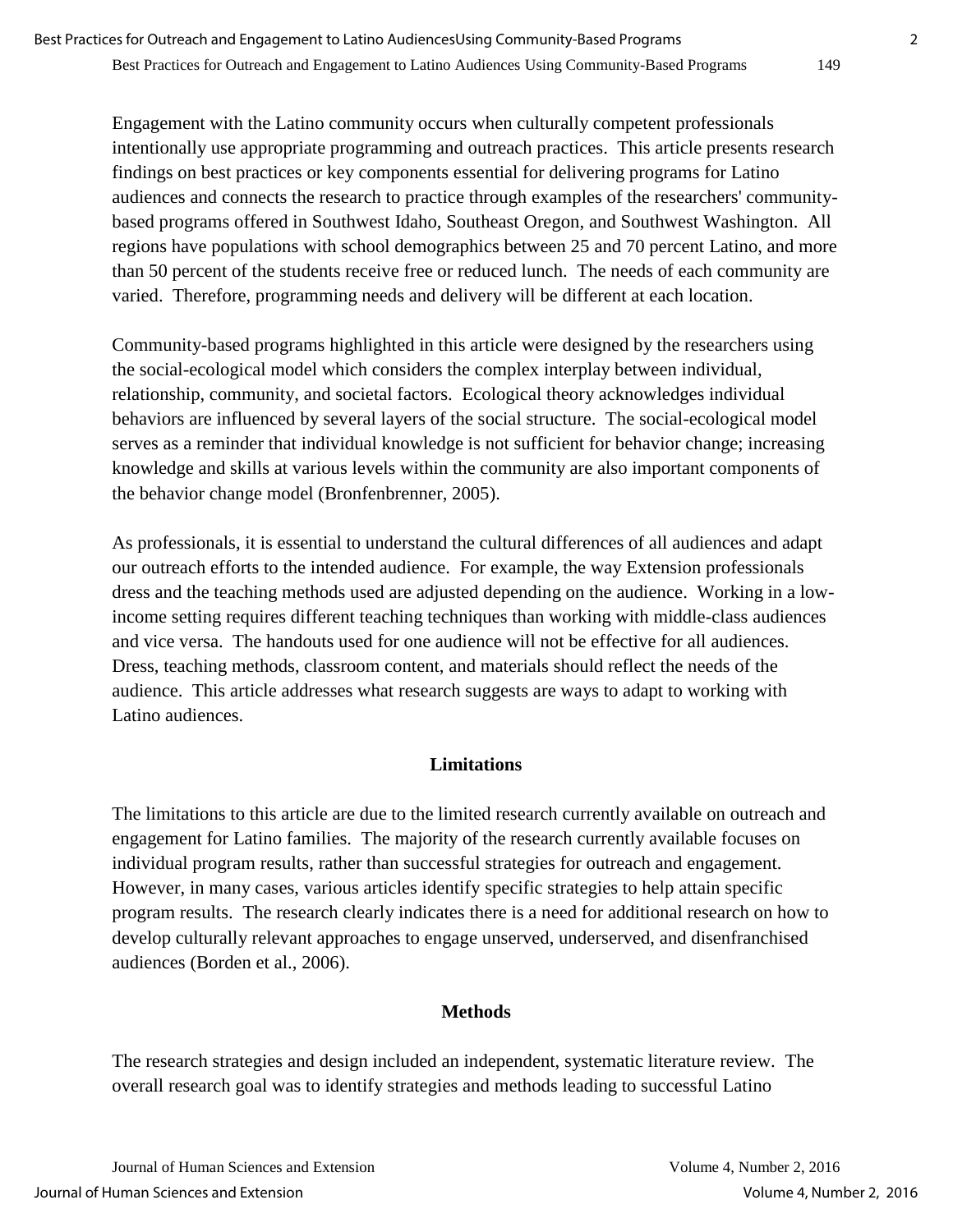outreach and engagement. The criteria for the literature search were clearly outlined with predefined inclusion and exclusion criteria. Articles published within the last 20 years were included if they addressed implications and strategies for Latino engagement and did not solely focus on the author(s)' projects. Multiple online databases were searched for articles related to Latino outreach. In order to capture as many relevant publications as possible, a keyword list was created which included any combination of the following: Latino, Hispanic, Latino outreach, Latino programs, minority outreach, Latino outreach, and engagement. Titles and abstracts were read to determine if the literature was appropriate based on the search criteria. Several databases and journals were included in the initial search, yielding over 2,692 articles. Only the literature meeting the inclusion criteria was retained, resulting in 66 articles for final analysis.

After final analysis, researchers cross-checked and compared findings and completed a literature map to identify emerging themes and categories. Categories were shared and validated through local, state, and national peer-refereed presentations. A summary of those findings are presented in this article.

### **Research Findings**

#### **Community-Based Program Defined**

At all stages, community-based programs incorporate multiple partners from the individual to community levels. Effective programming responds to community needs and involves the community in the delivery and participation of the program. Based on findings from the literature review, researchers incorporated examples of Latino outreach and engagement techniques to link the research to practice. Due to the growth of this population, it is critical Extension educators, staff, and other professionals are aware of the importance and benefits for outreach to Latino audiences.

Community-based programs are a method for program delivery leading to successful outcomes in reaching Latino audiences. These programs involve the entire family at different levels, value the participants' culture and assets they bring to the program, and are culturally relevant and appropriate. The community-based programs in all three states provide an out-of-school, safe environment where Latino youth and their families participate in educational, hands-on programming. All programs are a cooperative effort led by Extension staff and numerous program partners allowing youth the opportunity to participate in year-round, culturally relevant programming at little or no cost.

In Washington, the Latino Community Resource Group (LCRG) is an active organization with representatives from a variety of Latino-serving organizations, including Extension. The LCRG's purpose is to promote the success and empowerment of the Latino community through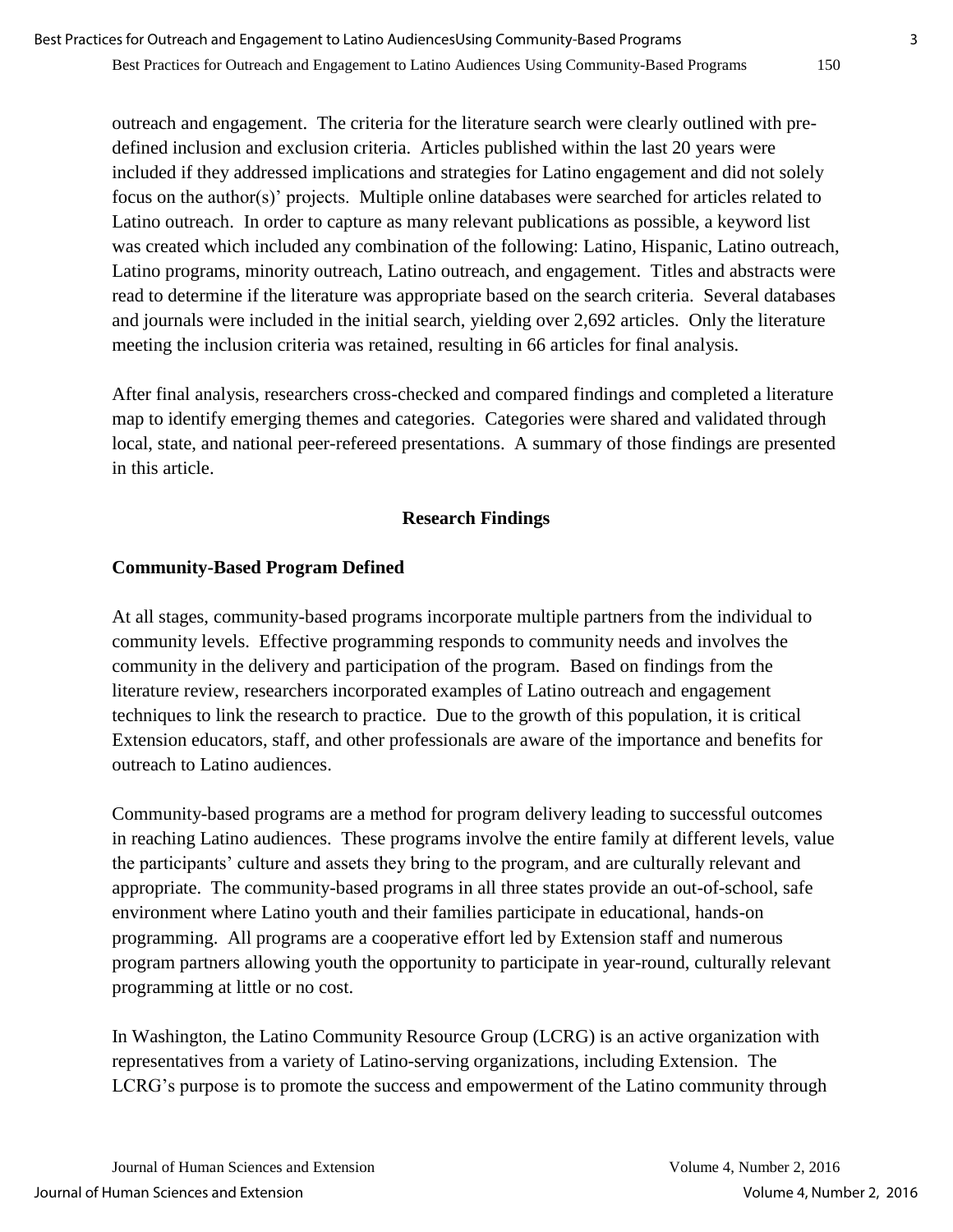facilitating outreach, education, and community connections. Extension professionals are members of this group and rely on this group for feedback and insight into the programmatic needs of Latinos.

## **Key Components for Latino Outreach**

Community-based programming focuses on the unique needs of the community by developing programs that address the identified needs of each community. The following key components were identified as best practices when developing and implementing programs for Latinos as indicated by the research results from the literature review:

- Bilingual & Bicultural Personnel,
- Caring & Trustworthy Staff,
- Trust & Relationship Building,
- Culturally Appropriate Programming,
- Family-Centered (*Familismo*),
- Valuing Relationships/Cooperation (*Simpatía*),
- Time & Effort Commitment & Availability,
- Community Partnerships,
- Connecting Families with Resources & Referrals,
- Research & Program Evaluation, and
- Cultural Competence.

## **Bilingual and Bicultural Personnel**

The research emphasizes the importance of using bilingual and bicultural educators, staff, and volunteers to provide outreach to the Latino community (Ahrens, Isas, & Viveros, 2011; Behnke, 2008; Brandt & Arnold, 2005; Farner, Cutz, Farner, Seibold, & Abuchar, 2006; Hobbs, 2001, 2004; Vesely, Ewaida, & Anderson, 2014). Being bicultural is also essential as "working with Latino families requires an understanding of different worldviews that affect how individuals communicate and interact with professionals" (Allen, Gudino, & Crawford, 2011, p. 2). This model requires people hired from within the community and used as bilingual community liaisons to work, advocate, validate, listen, and promote new ideas in Latino communities (Gregory et al., 2006; Newman & Yang, 2007; Robinson, Anding, Garza, & Hinojosa, 2003), or at the very least, have invested volunteers who can assist.

It is critical organizations hire bilingual (Spanish/English) and bicultural staff. This strategy ensures personnel are able to communicate effectively with Latinos and adapt programs to address the needs of the Latino community. Latino youth are able to see the staff as mentors and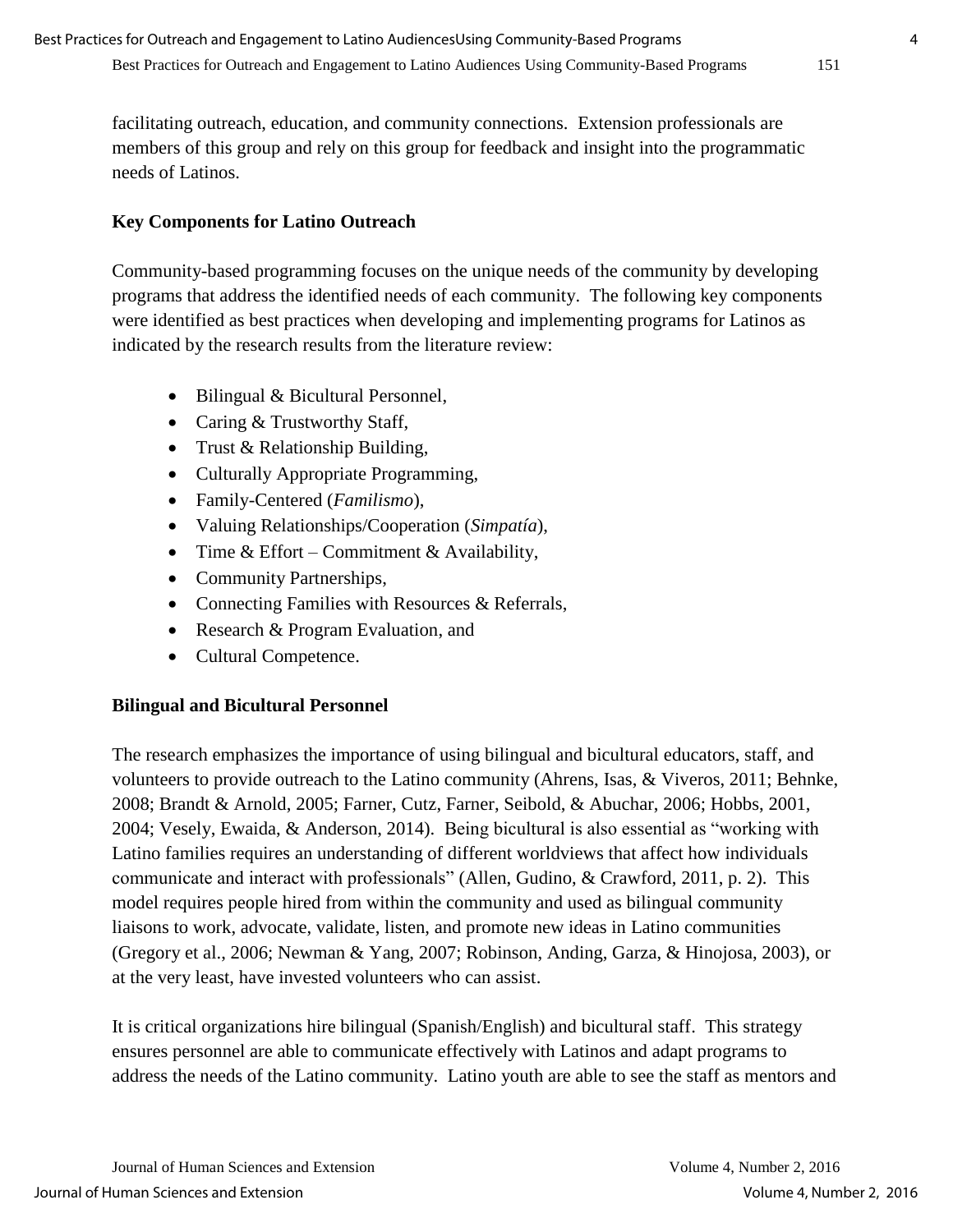role models. Having bilingual and bicultural staff gives the organization credibility and demonstrates the organization is making a commitment to serve Latino families.

The Idaho and Washington community-based programs always seek to hire bilingual and bicultural staff who can build strong connections with youth participants and their families. The majority of 4-H volunteers are also bilingual and bicultural themselves. Educators and staff serving the Latino community make it a priority to recruit volunteers from Latino-based organizations at local high schools, colleges, and universities. Recruiting bilingual and bicultural volunteers is essential in helping youth see themselves in the volunteers who mentor them.

All three programs use local and state cultural liaisons to help build a bridge between Extension and the Latino community. Educators utilize cultural liaisons who are trusted Latino volunteers to help teach and assist with relationship building with the Latino community.

Research indicates Extension lacks bilingual and bicultural staff and identifies the need for bilingual and bicultural educators and staff (Behnke, 2008; Farner et al., 2006; Hobbs, 2001). It is difficult to hire bilingual personnel, and it is more difficult to retain them. It is critical for Extension to incorporate ways to recruit and support bilingual educators (Behnke, Gonzalez, & Cox, 2010; Hobbs, 2001). Having bilingual and bicultural individuals employed by Extension helps illustrate a greater commitment to the Latino community (Escott, Mincemoyer, Nauman, Rodgers, & Sigman-Grant, 1996). Traditionally, organizations do not focus on hiring bilingual and bicultural personnel. Incorporating this recommended strategy would strengthen the organization's ability to successfully reach underserved audiences. Youth-serving organizations struggle to reach youth who identify with specific ethnicities or religious cultures (Carnegie Council on Adolescent Development, 1994).

Youth workers and researchers have noted that youth do not participate equally in youth programs and that there is a need for more research to develop "culturally-sensitive approaches to engage diverse audiences and communities" (United States Department of Agriculture Cooperative State Research, Education, and Extension Service, 2000, p. 9). Organizations and professionals need to create a culture within the organizations that helps foster the ability to discuss how to create programs for and engage unserved, underserved, and disenfranchised audiences.

## **Caring and Trustworthy Staff**

Although having bilingual and bicultural staff is strongly recommended, having staff with *corazón* (heart) is essential. Having the *corazón* and patience to work with the Latino community is also valuable when staff show the Latino community they truly care and find effective ways to communicate. Employing people who can speak the same language and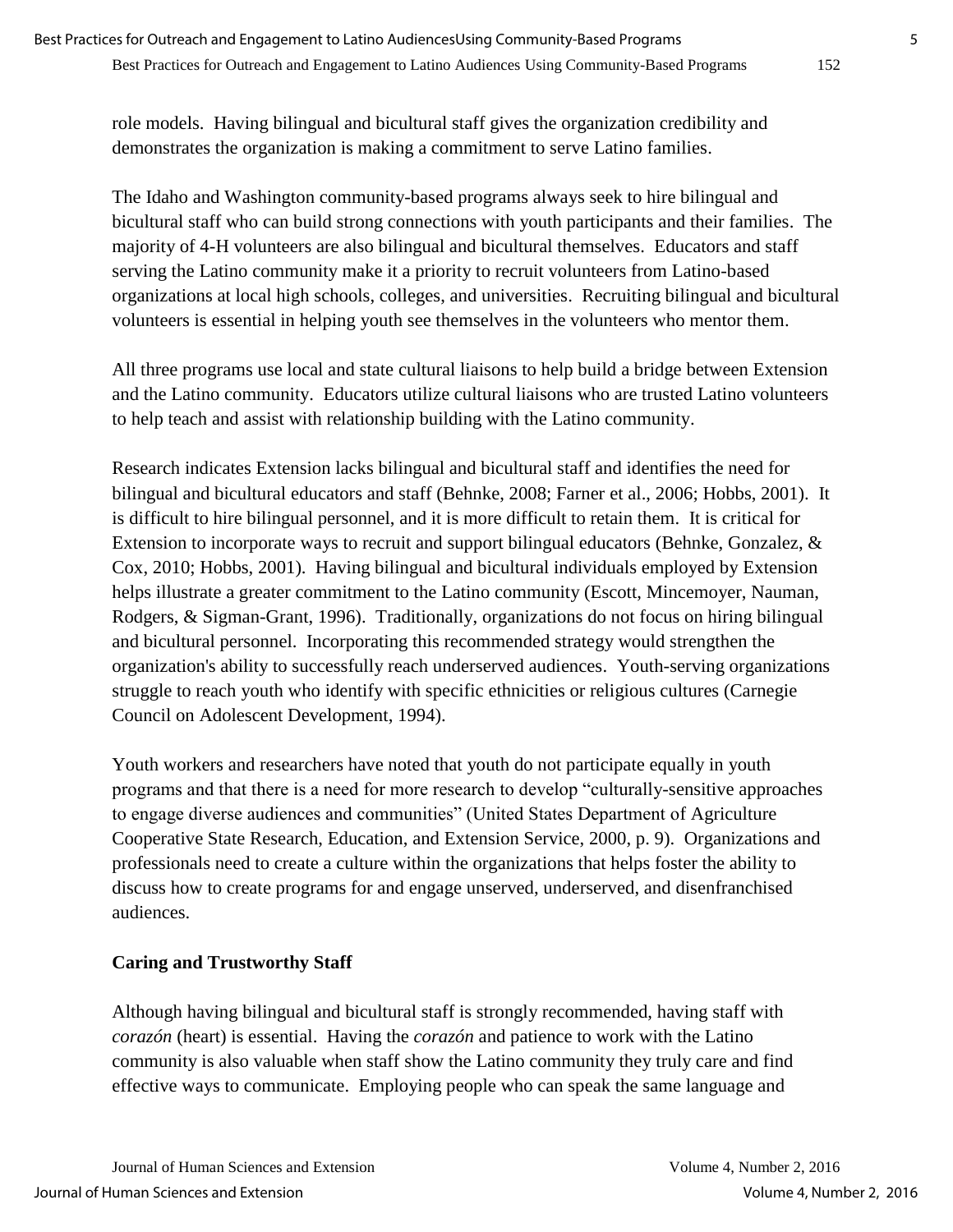implement programs in Spanish is likely to lead to more successful outcomes; however, it is not the only answer. Borden et al. (2006) found two of the greatest reasons Latino youth participate in youth programs is having a safe place and strong relationships with program staff. While safety and relationships are important to many cultures, it is especially relevant for Latino communities because trust can be difficult to earn. The name of an organization does not automatically lend itself to trustworthiness, but rather the personnel themselves have to earn the trust of the families.

The educators who oversee the Oregon and Washington sites are not Latinas themselves, nor are they bilingual. The success of these educators is because of their *corazón.* Their commitment to serve and care for the Latino community contributes to the success of the programs. They have overcome communication barriers by building strong partnerships with key volunteers and agencies. Too often educators state they do not serve the Latino community because they do not speak the language. Gándara (2006) noted, "The number and ability of adults in a young person's life who can provide support and guidance have a significant impact on their success" (p. 222). If Extension professionals are willing to make the effort and commitment and show *corazón*, then one can certainly have success in reaching the Latino community.

### **Trust and Relationship Building**

Building trust and positive relationships with the Latino community is critical (Bruyere  $\&$ Salazar, 2010; Gregory et al., 2006; Hobbs, 2001; López & Safrit, 2001; Newman & Yang, 2007) because the Latino culture is more relationship based. Organizations must strive to provide programs where Latinos feel safe, comfortable, and supported (Behnke, 2008; Brandt & Arnold, 2005; Bruyere & Salazar, 2010; Castañeda, Clayson, Rundall, Dong, & Sercaz, 2003; Farner et al., 2006; Hobbs, 2001, 2004). This often means providing separate or modified programs for Latino participants (Hobbs, 2001, 2004; López & Safrit, 2001) with programs addressing specific cultural needs and focusing on Latino cultural values when teaching topic content. Programs often need to be adapted to meet the needs of the Latino community. For example, a typical healthy living curriculum may need to be modified to include foods more familiar to Latino families.

It is vital Extension and community programs realize they need to commit for the long-term if they want to maintain relationships and trust (Behnke & Kelly, 2011; Escott et al., 1996; Farner et al., 2006; Hobbs, 2001; Newman & Yang, 2007). Unfortunately, Latino communities, especially low-income communities, are faced with too many organizations that come and go from their community, which creates distrust among Latinos when new organizations want to provide programs. Extension must strive to establish, strengthen, and maintain trust and relationships with the Latino community and Latino-serving organizations and provide consistent programming and presence (López & Safrit, 2001).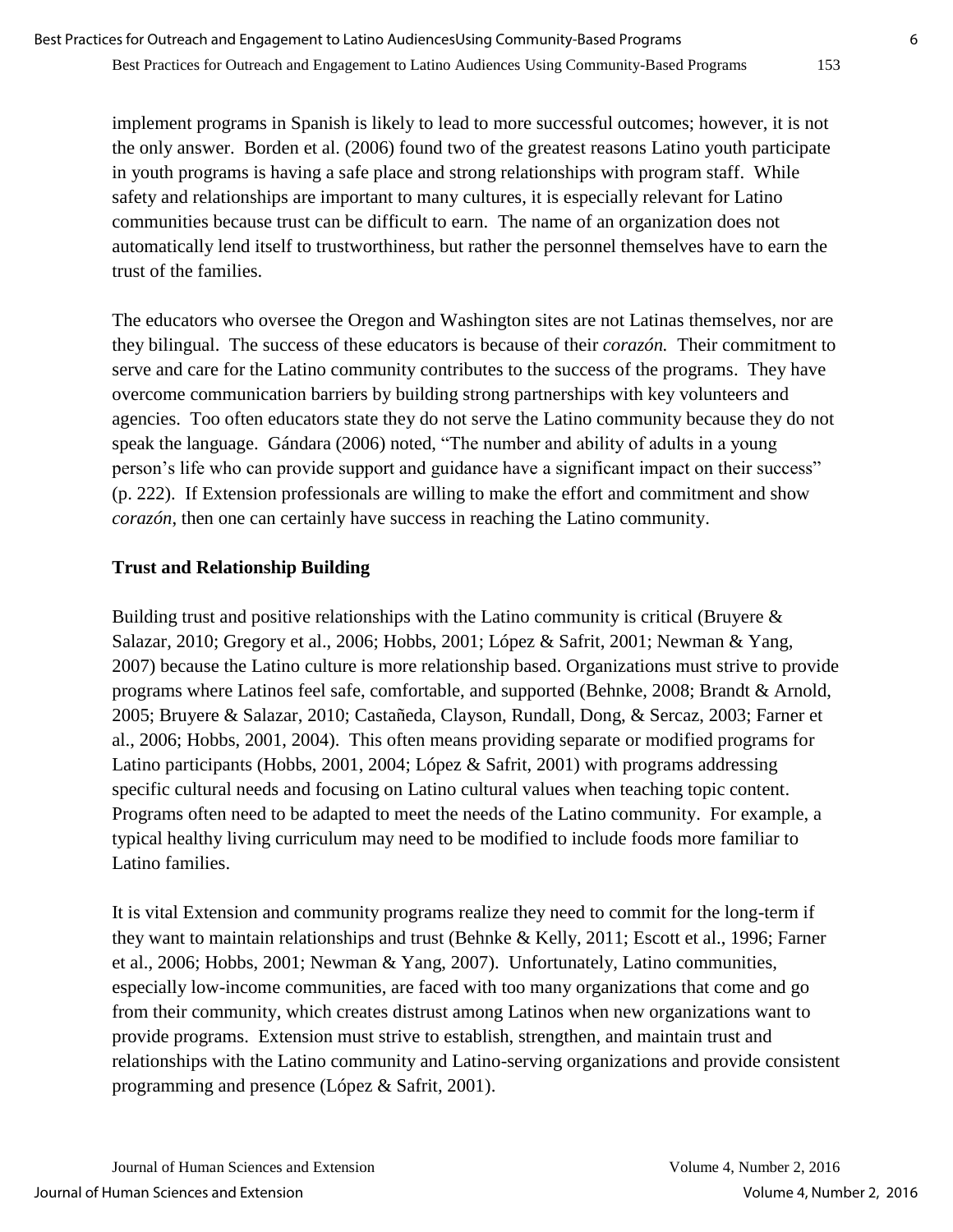In Idaho, Oregon, and Washington each program spent many months (or years) establishing relationships with local residents, key stakeholders, and volunteers acquiring input before implementing programs within the community through home visits, focus groups, needs assessments, community meetings and events, and one-on-one conversations. Forming relationships and building trust is an ongoing process. It is critical to be culturally responsive during the recruitment and retention stages in order to build trust and maintain personal contact with participants (Reidy, Orpinas, & Davis, 2012). Planning frequently involves input from participants, parents, and community partners and is integrated into the program. Strategies to collect input vary drastically from traditional audiences. Latinos prefer to provide input verbally rather than in writing; collecting surveys orally is more effective. Input is gathered informally in conversations with families and when participating in community meetings or events. Strategies for building relationships and trust can be implemented by assisting families when needed, sharing a meal when invited, and making ongoing home visits, which all require additional time and effort. Interaction with youth helps build a relationship with parents.

All sites build trust and relationships by working collaboratively within the community. Being an active and contributing partner with community agencies builds capacity. All educators participate on various community boards and projects. Engaging with local Latino and/or statewide Latino-serving organizations is a strategy to increase outreach with Latino audiences. It is important to identify if there are Commissions on Hispanic Affairs, Latino civic and social organizations, and/or professional associations serving Latino audiences.

### **Culturally Appropriate Programming**

Research shows it is extremely important to adapt and provide culturally relevant, appropriate, and sensitive programming (Cudaback, Marshall, & Knox, 1994; Delgadillo, 2003; Escott et al., 1996; Guion, Chattaraj, & Lytle, 2004; Newman & Yang, 2007; Vesely et al., 2014; Watson, 2001). The literature points out that successful programs account for the Latino community's needs and cultural values when providing programs (Ahrens et al., 2011). They adapt or create new programs accordingly rather than relying on programs or curricula intended and created for the Caucasian middle-class population. This means "staff must promote, adapt, and deliver such programs in new ways" (Bruyere & Salazar, 2010, p. 6). For example, when teaching a cooking and healthy living class, make sure recipes include foods from the Latino culture and address ideas for improving Latino recipes to make them a healthier option.

For youth, there is a need for affirming culture (Hobbs, 2004; Viramontez Anguiano, 2001) to support positive ethnic identity development. Latinos need to know they are valued for whom they are and are recognized for their cultural strengths and expertise (Viramontez Anguiano, 2001). Idaho, Oregon, and Washington adapted and created programs that integrate traditional Latino culture. For example, sites in these states have incorporated mariachi, *baile folklórico*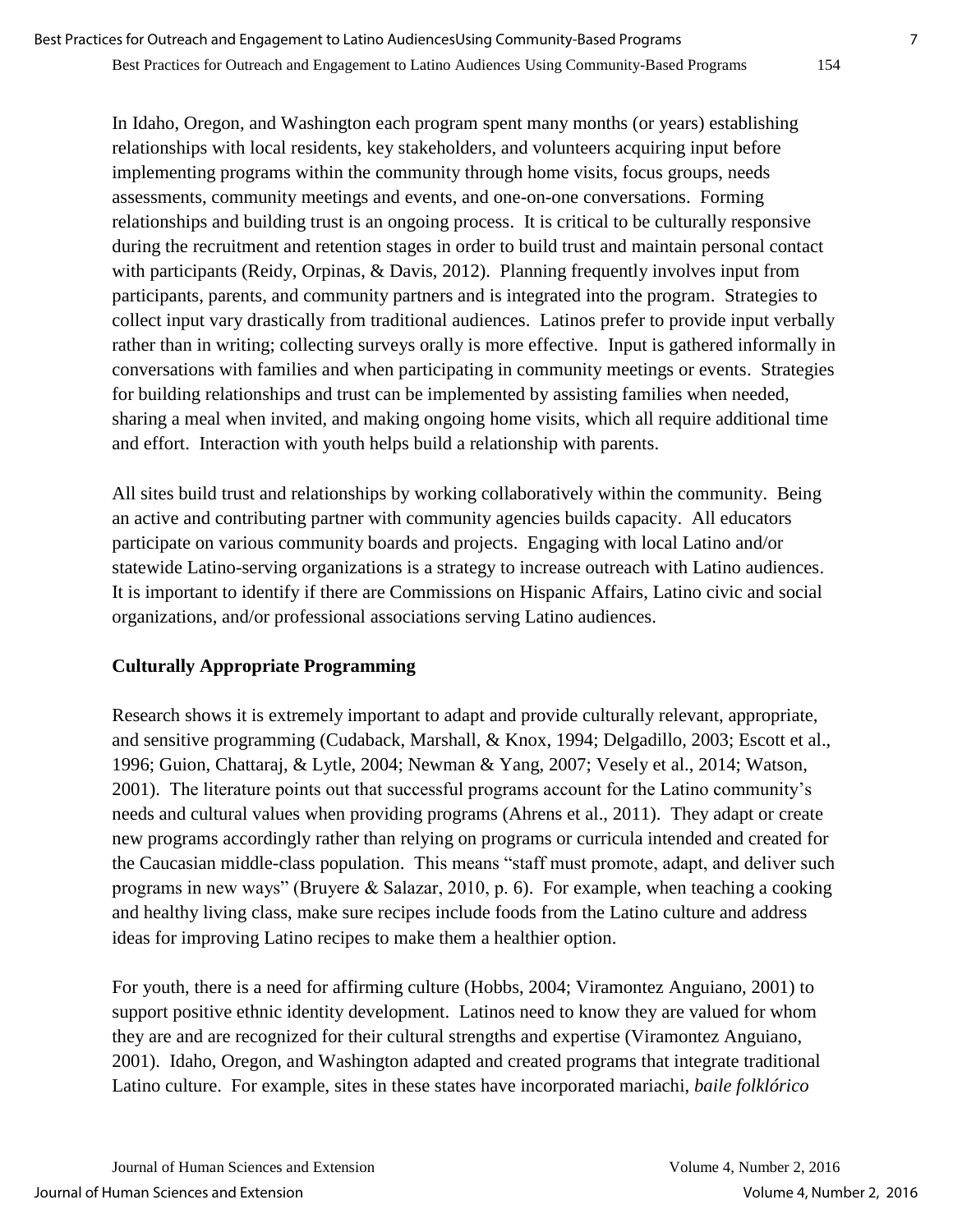(traditional Mexican) dance groups, and Latino foods into programs. In addition, sites include activities that discuss Latino values and culture, helping Latino youth develop a positive ethnic identity. Ethnic identity is an essential component of personal identity that helps form feelings of belonging, commitment, and affirmation with a specific group and is essential to positive youth development (Alvarado & Ricard, 2013). *Baile folklórico* dancing provides youth the opportunity to learn about and embrace their Latino culture.

## **Family-Centered (***Familismo)*

The concept of *familismo* (i.e., importance of involving the family as a whole) emerged as being very important to Latino families (Ahrens et al., 2011; Allen et al., 2011; Behnke 2008; Behnke, Falk, & Storm, 2009; Bruyere & Salazar, 2010; Delgadillo, 2003; Escott et al., 1996; Gándara, 2006; Gregory et al., 2006; Hobbs, 2001, 2004; López & Safrit, 2001; Vesely et al., 2014; Viramontez Anguiano, 2001; Viramontez Anguiano & Kawamoto, 2003; Wallace, 2008; Warrix & Bocanegra, 1998). It is critical to create programs that involve the family as a whole and to use family-sensitive models (Viramontez Anguiano & Kawamoto, 2003).

Offering adult and youth programs occurring concurrently and in close proximity to each other is essential (Wallace, 2008). This delivery method is very different from traditional programs which are usually segregated by ages; Latinos programs need to be more family-based, and our agencies need to be more family-friendly. Additionally, it is important to realize that Latino families often extend beyond the nuclear family to include extended family (Delgadillo, 2003; Escott et al., 1996; Viramontez Anguiano, 2001. Ignoring the importance of offering familyfriendly programs results in low Latino participation.

Family and work come first for many Latino families. Latinos often do not get involved in programs because of family and work commitments (Farner, Rhoads, Cutz, & Farner, 2005; Fidalgo & Chapman-Novakofski, 2001; Gregory et al., 2006; López & Safrit, 2001; Wallace, 2008). Latinos often work extremely long hours or work rotating shifts, prohibiting them from participating in programs. In order to strengthen programs and enhance access, it is critical to coordinate with the agricultural calendar since so many Latinos work in the agricultural sector (Moran, Cooper, López, & Goza, 2009). Programs that accommodate family and hectic work schedules will increase involvement.

In Idaho, Oregon, and Washington, the programs hold community events and meetings on days that are convenient to the families and not dictated by the days and times most convenient to staff. Being adaptable and flexible in relationship with program implementation and times offered is essential (Vesely et al., 2014). This typically means community events and meetings are conducted Friday evenings and weekends to accommodate Latino families' work and home schedules. Community events and meetings often include meals and youth activities while the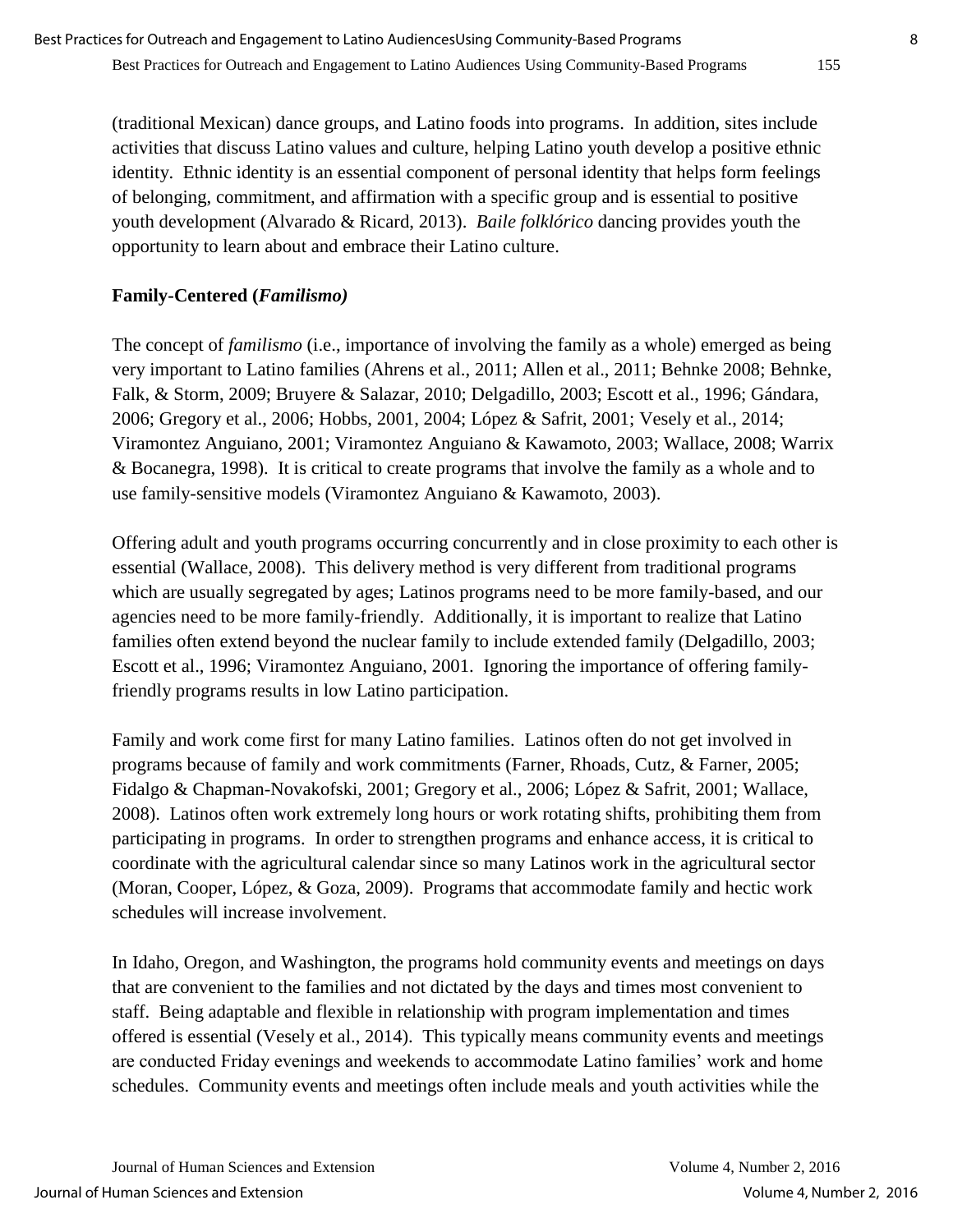adults receive education and/or resource information, which is different from traditional program delivery because it includes the entire family in the program. In Western culture, time is often valued over relationships, whereas Latinos value relationships over time; this means programs may start and end late versus being structured.

## **Valuing Relationships/Cooperation (***Simpatía***)**

Latinos are often looking for opportunities for socialization with others (Auerbach, 2004; Borden et al., 2006; Hobbs, 2001; Vesely et al., 2014; Viramontez Anguiano, 2001). Programs should strive to discover various ways to provide Latinos and their families with the opportunity to socialize with others outside the home and work environment.

*Simpatía* is often a part of Latino culture and refers to the value of cooperation (Fidalgo & Chapman-Novakofski, 2001) and valuing relationships (Ahrens et al., 2011; Allen et al., 2011). In a study by Gregory et al. (2006), volunteer leadership and engagement was most energized when the participants were collectively organized. As a result, Latinos may favor programs or activities that they can attend or accomplish as a group, and for youth, this may include components of community involvement and service (Borden et al., 2006). For evaluation purposes, this can lead to complications when participants want to complete their evaluations as a group rather than individually. Professionals need to take this into account when creating programs and formulating evaluations.

Recruitment methods with Latino audiences are different because forming relationships is essential for success. The traditional approach for recruitment, utilizing newsletters and flyers, usually does not work; recruitment usually requires a personal conversation from someone whom they trust.

Each educator from Idaho, Oregon, and Washington values and incorporates *simpatía* by adapting traditional 4-H projects into group projects rather than individual projects. For example, when working on displays or contests, youth complete them as a group rather than as an individual. Group learning activities, such as having students share garden boxes and participate in cooperative activities, are incorporated into program planning.

All programs incorporate teens as mentors where they have the opportunity to teach and learn leadership skills. Teens are provided the opportunity to serve their community and serve as role models. These projects are dependent on cooperation and group success, which are both strong Latino values. All sites incorporate time for youth and families to socialize and create activities that incorporate *simpatía*. This model varies from the traditional 4-H program model, but it is an example of how traditional Extension programming needs to change in order to be successful when working with the Latino community.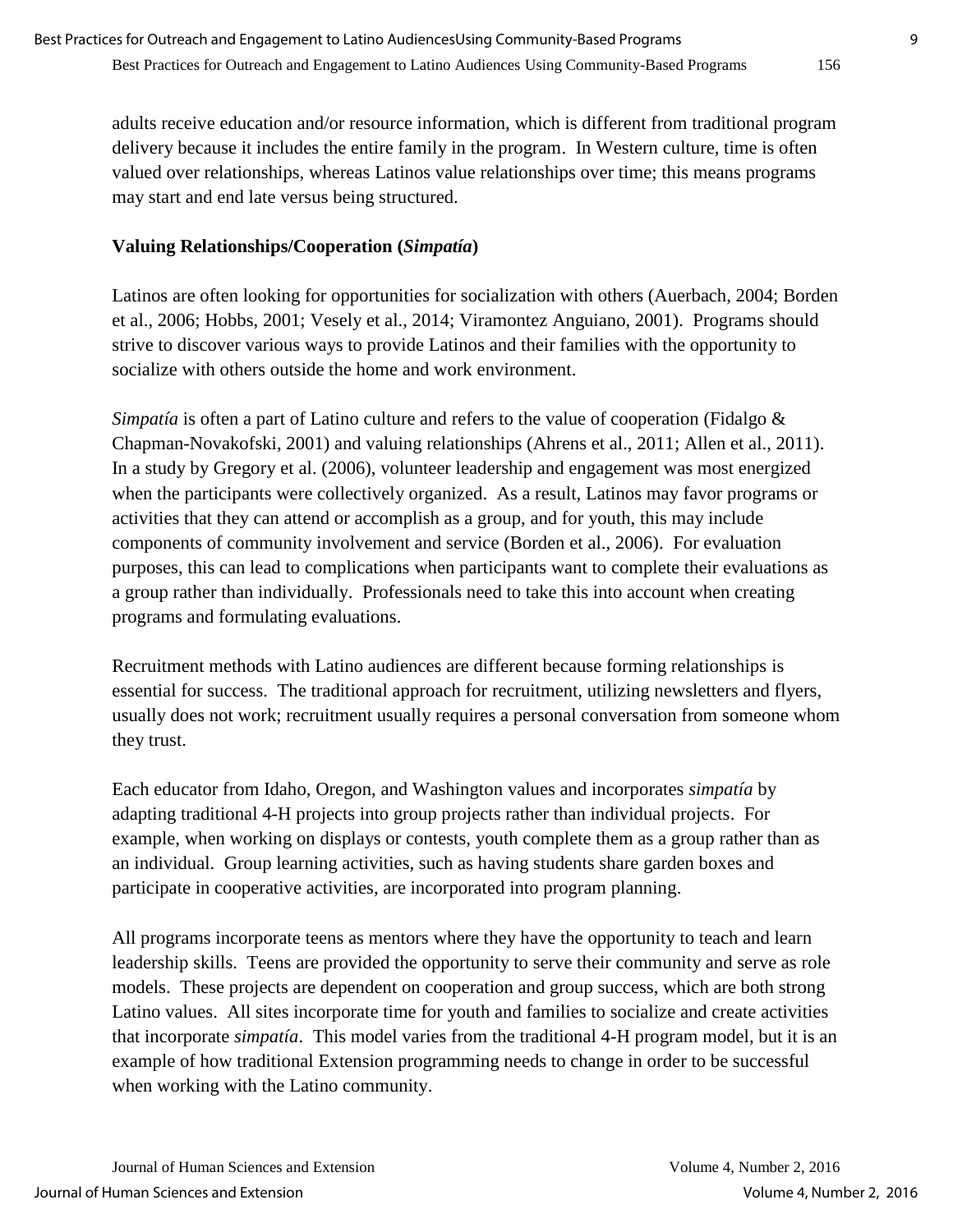#### **Time and Effort – Commitment and Availability**

Trust and relationships are not built overnight, and it will take time and dedication by program personnel to build programs for the Latino community. It is critical for professionals to realize that it will take a lot of time and effort to outreach to minorities (Allen et al., 2011; Behnke, 2008; Castañeda et al., 2003; Escott et al., 1996; Gregory et al., 2006; Hobbs, 2001, 2004; Hoorman, 2002). As Gregory et al. (2006) suggested, "There are no shortcuts to investing time" (p. 2). Having available and dedicated personnel who can provide direct support can go a long way in outreaching to Latinos (Allen et al., 2011; Bruyere & Salazar, 2010; Hobbs, 2001, 2004).

It is essential that time is spent listening, learning, and allowing the community to get to know the organization and its staff (Hobbs, 2001). Too often people want shortcuts for how to outreach to minorities. Organizations and their personnel need to realize they must have patience, invest time, and put in effort if they want to be successful working with Latinos. Each educator has invested a considerable amount of time, many months (or years), getting to know the Latino community and their needs. All three educators from Idaho, Oregon, and Washington know it is critical to set aside time to meet with families one-on-one, plan, and attend community events involving the Latino community.

Taking a more personalized approach by making the time to conduct personal phone calls, home visits, and receive ongoing unscheduled visits from families is normal and expected when working with Latinos (Ahrens et al., 2011; Castañeda et al., 2003; Vesely et al., 2014). In Idaho, Oregon, and Washington, there is an educator committed to providing programs and being available to the Latino community. Administration in all three states committed to funding positions whose primary focus is outreach to the Latino population. A commitment from administration to fund positions for bilingual and bicultural staff is crucial for program success.

It is essential for organizations outreaching to Latino families to acquire and provide hard funding, not just soft funding (e.g., grants or temporary funding), to support Latino outreach efforts. Too often, organizations obtain short-term funding which does not support continuing programs and leads to the Latino community mistrusting the organization. The Latino community is led to believe the organization is not committed and invested long-term. Many funding sources and organizations focus on short-term initiatives, rather than considering the actual needs and time it takes to develop and build strong relationships with the community.

Organizations would be more successful if funding sources funded projects with longer time frames. Developing relationships and programs specific for the Latino communities requires more than money to purchase supplies and hire part-time staff; it requires relationship and trust building and a need to shift the culture of Extension programming. Often, the funding time frame has ended as these relationships are beginning. Organizations need to show commitment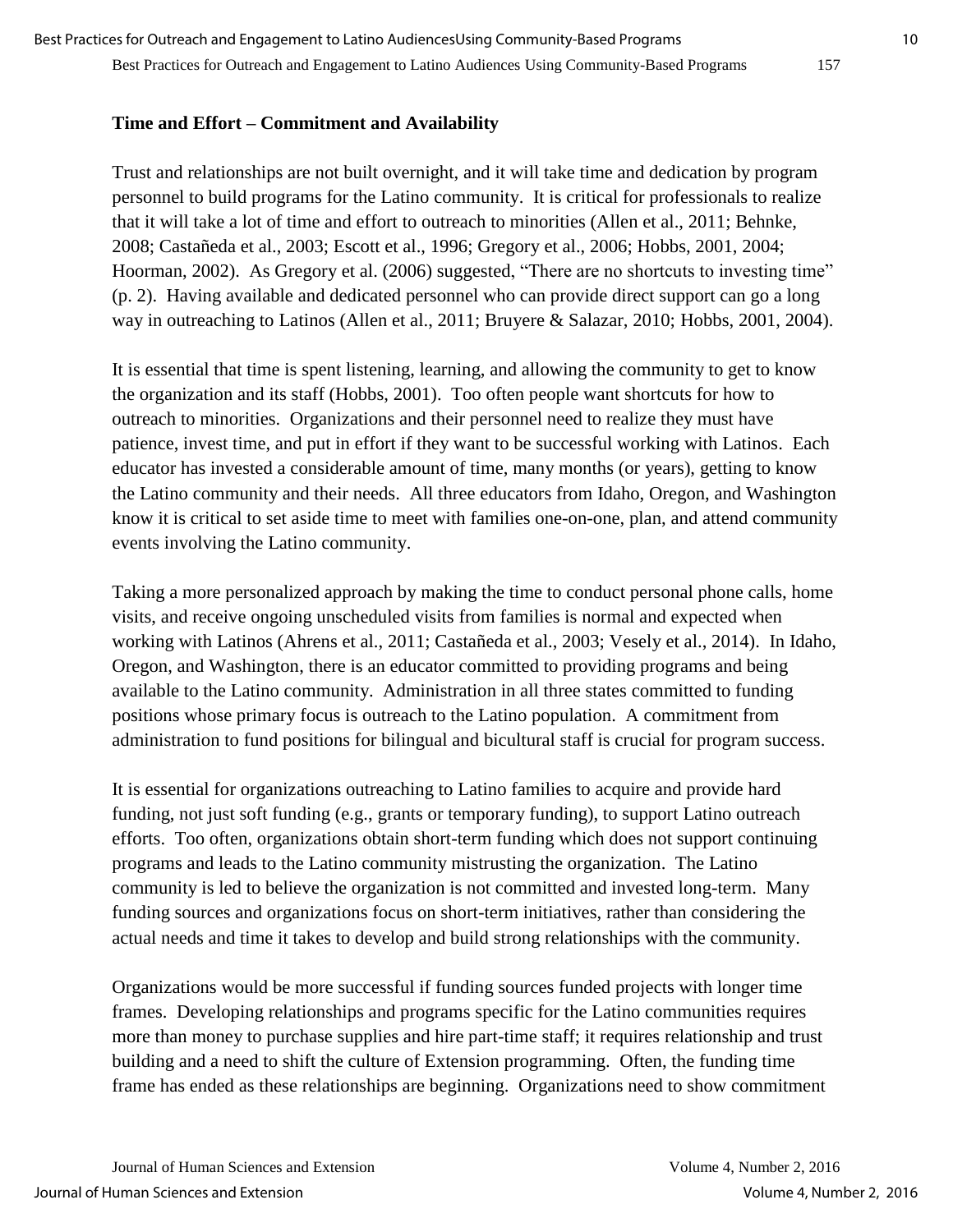and make every effort to support staff conducting the outreach. Collaborating with community organizations and Latino leaders has helped sites develop programs, obtain program participants, work collaboratively to seek funding, and share resources to better serve the Latino community and provide support to staff.

## **Community Partnerships**

Research states that in order to improve educational opportunities for Latino youth, many individuals (e.g., students, families, teachers, policy makers, organizations) will need to collaborate and work together (Behnke & Kelly, 2011). This statement is true of all educational opportunities for both youth and adults. Extension needs to collaborate with others to ensure educational opportunities are available and provided to the Latino community. Community partnerships are essential for developing successful programs that are culturally appropriate and serve the needs of the Latino community (Castañeda et al., 2003; Vesely et al., 2014; Warrix & Bocanegra, 1998).

Extension alone cannot provide and meet all the needs of Latino families. All three educators from Idaho, Oregon, and Washington realize it is critical to ensure their program partners include Latino-serving agencies with a successful track record working with the Latino community. Other examples of community partners include faith-based organizations, local Latino nonprofits, local Latino high school and college organizations, migrant education programs, and various other Latino-serving agencies and organizations. Success is difficult without collaborating with other organizations and agencies to connect families with the resources they need. Working with other Latino-serving agencies builds trust and relationships with Latino families by becoming a program that focuses on meeting the communities' needs, not just the individual organization's goals and objectives (Vesely et al., 2014).

## **Connecting Families with Resources & Referrals**

Research confirms Latino families often face higher incidences of poverty and lack the ability to access the resources they need. As a result, Latino families will often rely on personnel from organizations to help them connect to the resources they need. It is important personnel realize they will need to help connect families with resources whenever possible (Vesely et al., 2014). Behnke and Kelly (2011) state that "Latino parents need to learn that Extension staff are trustworthy and will provide them with safe and reliable resources for their families" (p. 11). Latino families need to see an educational benefit for their families (Viramontez Anguiano & Kawamoto, 2003) and that the organizations truly care about their well-being beyond the program they offer by connecting them to other resources (Castañeda et al., 2003).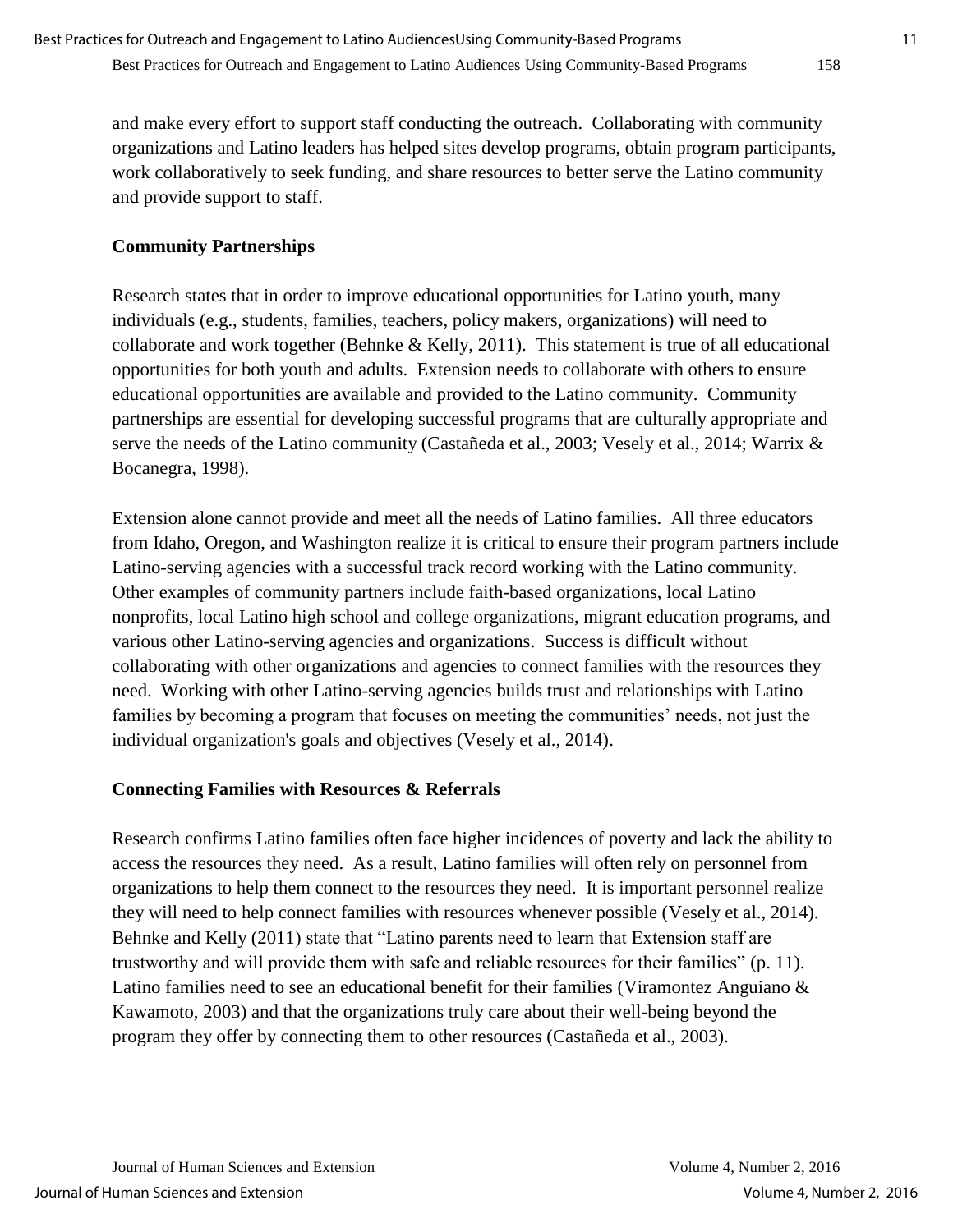Beyond the primary programs, all sites provide resources to Latino families and connect parents to the resources their families need. In some cases, assisting with reading and explaining paperwork is essential since families need someone they trust to translate and complete documents. Community Resource Fairs are a common event hosted by family-serving agencies. The typical event includes booths with handouts and giveaways used to attract people to the booth. Community Resource Fairs specifically targeting Latino audiences are successful when they include components important to the Latino audience (i.e., mariachi, music, dancing, food, and activities that engage the entire family).

Helping parents connect to the schools and advocate for their children is another resource professionals can provide. All three state programs help both 4-H and non-4-H family members apply to colleges or connect them with university resources. If programs do not help families and youth by being a resource, or connect them to resources, the organization would lose trust and credibility with Latino families. Professionals need to be aware of this need and look for ways to assist at various levels outside of their traditional work in order to be successful when working with Latino audiences. Administrators need to fully support their personnel with these efforts. This may be uncomfortable to both the administrator and personnel due to the fact it is different than working with traditional audiences.

### **Conducting Research and Program Evaluation with Latino Audiences**

In reviewing the research, it is evident that most studies used qualitative methods, with focus groups and interviews being among the leading evaluation methods. Qualitative methods are cited as the preferred research or evaluation method for Latinos (Ahrens et al., 2011; Borden et al., 2006; Delgadillo, 2003; Fidalgo & Chapman-Novakofski, 2001; Malek, 2002; Ortiz & Plunkett, 2003; Parker, Pinto, Kennedy, Phelps, & Hermann, 2007; Vesely et al., 2014; Viramontez Anguiano, 2001). Focus groups, participant testimonies, intentional journaling, observational checklists, and field notes are examples of qualitative evaluation methods. Focus groups were noted as the most "comfortable approach to obtaining information directly from Latinos" (Malek, 2002, p. 1). Finding effective, time-allowable, and cost-effective evaluation tools continues to be a challenge but is critical to adapting and documenting the success of programs.

## **Cultural Competence**

Educators and staff need to make it a priority to gain an understanding of other cultures if they want to be successful in reaching minority audiences, including Latinos (Allen et al., 2011; Behnke, 2008; Delgadillo, 2003; Escott et al., 1996; Farner et al., 2006; Guion et al., 2004; Hobbs, 2001, 2004; Hoorman, 2002; López & Safrit, 2001; Newman & Yang, 2007; Ontai & Mastergeorge, 2006; Viramontez Anguiano, 2001; Warrix & Bocanegra, 1998). Staff must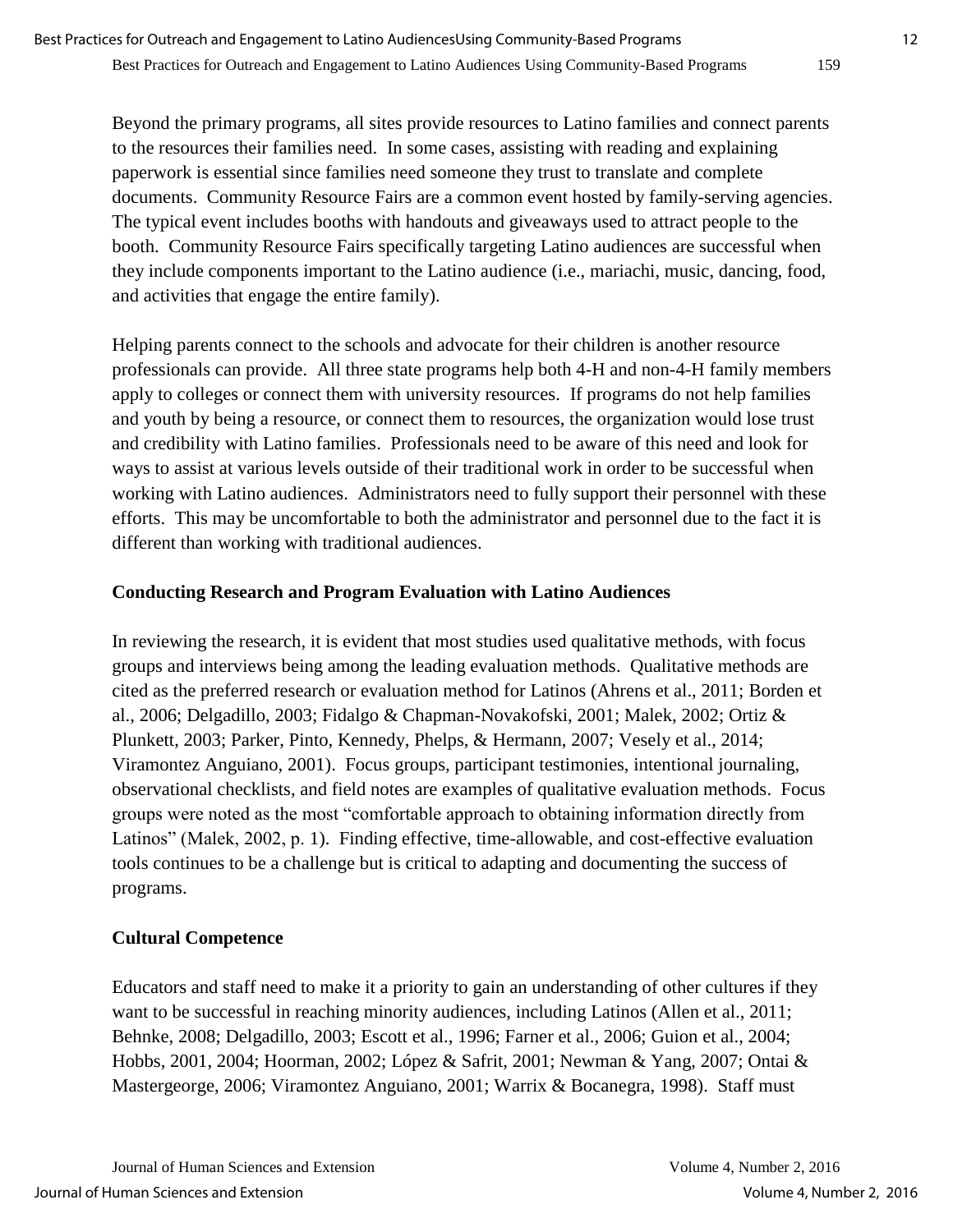strive to get a "grasp of general principles for working successfully amidst cultural diversity" (Guion et al., 2004, p. 2). Professionals must realize becoming culturally competent is an ongoing process (Guion et al., 2004; Warrix & Bocanegra, 1998) and continuously learn about cultural differences and similarities to be effective in delivering programming to minorities. From an organizational perspective, it is critical personnel are provided opportunities, strongly encouraged, and rewarded for increasing their cultural competence. This will result in improved success of providing programs to minority and underserved communities.

Community-based programs have faculty who are encouraged and provided the opportunities to further their cultural competencies through training and involvement with diversity programs, projects, and/or committees. In Oregon, a state specialist supports the educator's work. The educator in Idaho provides cultural competency training for Extension professionals throughout the state. All three educators recognize the need for ongoing support and training in their states related to Latino outreach and cultural competency. Cultural competency training never stops; organizations and professionals need to always continue to have ongoing dialogue, discussions, and trainings about how to become culturally competent individuals and organizations.

It is critical professionals understand the importance to continue learning from each other and from the audiences we serve. Cultural competency is most successful when each group learns from each other and can culturally adapt in different situations. All three educators understand the importance of learning from different groups and that we can learn as much from the groups we work with as they can learn from us.

### **Discussion**

Successful Extension programming adapts and adjusts to meet the needs of the audience. A clear definition of success as it relates to culturally-appropriate programming for Latino audiences is different than the definition of success for traditional Extension programming. When considering the research, it is evident Extension programs for the Latino community will not look the same as programs delivered for non-Latino audiences.

Program success when programming to Latino audiences typically depends on having smaller groups with longer duration and depth of programming based on identified community needs. The traditional norm of sending out promotional flyers, people signing up, then going in to teach and immediately leaving, will not work with this audience because it takes commitment and time to develop an ongoing relationship. For example, Latino families often show up to classes or events when they have built a positive relationship with the person, not necessarily the organization. When working with Latinos, it should not be about the numbers reached but about the difference made in a person, family, and community.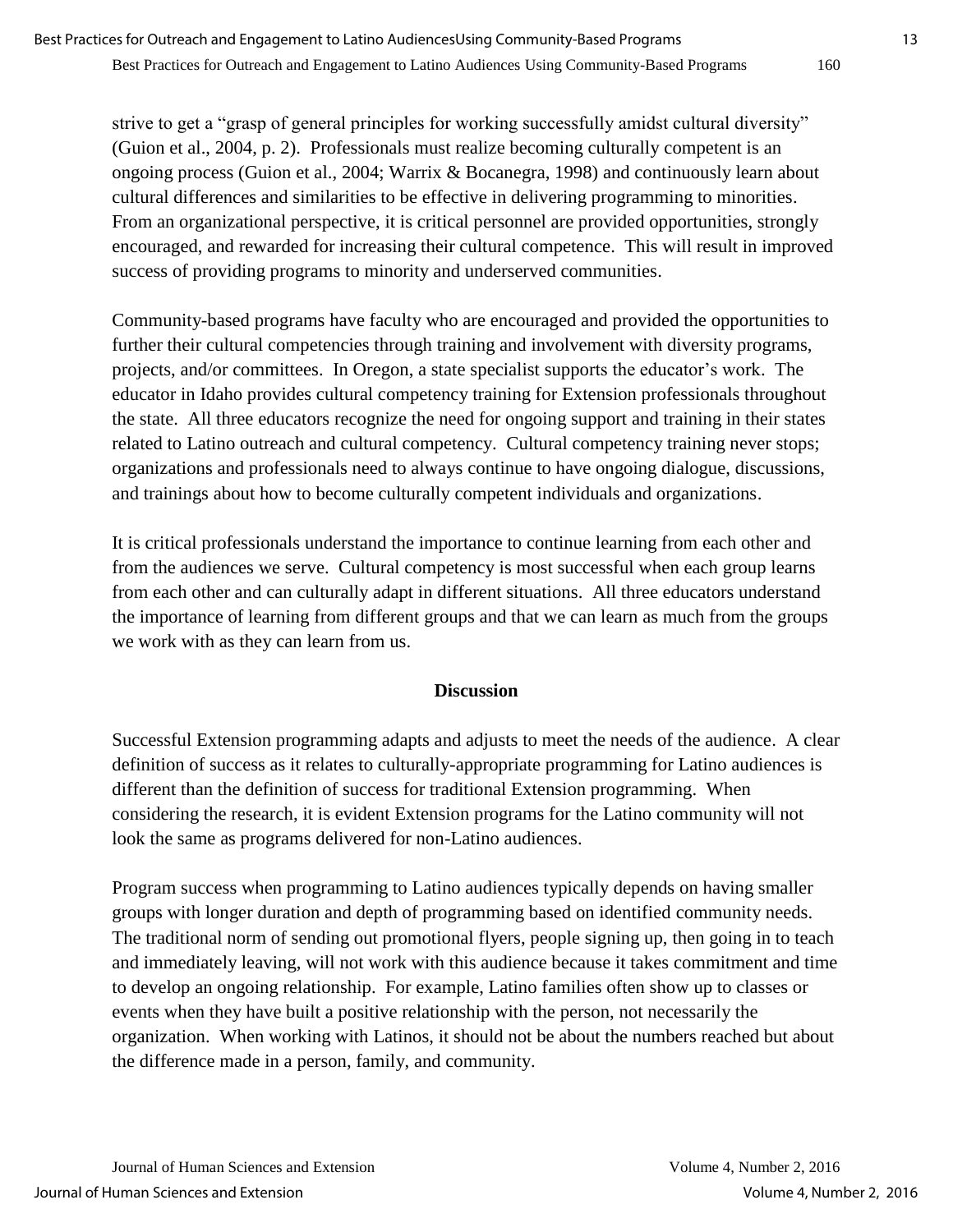Much of what has been discussed can be viewed as assets or barriers to involvement. Professionals need to recognize Latino families often face different circumstances such as language barriers, higher incidences of poverty, discrimination, oppression, and many other disparities. Identifying these circumstances and taking them into account can help implement strategies that will minimize any potential barriers. Ignoring the differences will continue to lead to a lack of Latino involvement in Extension programs.

It is clear that Extension cannot continue to do business as usual. Extension must reassess and rethink expectations for its staff and how they outreach to Latinos, as well as the time commitment involved and how long it will take to achieve program outcomes (Hobbs, 2001). Extension needs to rethink traditional approaches when conducting Extension programming (Gregory et al., 2006) and challenge the traditional model. Assuming that one approach fits all and addresses everyone's needs is likely to lead to failure (Vesely et al., 2014).

Latino communities are very diverse. Therefore, it is critical to realize these are only general guidelines to consider when providing programs to the Latino community and that one must take into account the individuality of the community. Professionals need to be prepared to invest time and effort when providing services and make sure programs are culturally sensitive to avoid mistakes. They need to be willing to learn and be patient as they implement programs: "Educators need to understand, respect, and balance participants' beliefs with the goal of the program" (Fidalgo & Chapman-Novakofski, 2001, p. 4). Personnel must be ready to entertain new perspectives and new ways of conducting programs (Hobbs, 2004).

Due to the population growth, it is clear there is an enormous need to serve the Latino community, and Extension must invest in building organizational capacity to outreach to the Latino community. This includes hiring, training, and ensuring they retain staff with the ability and willingness to outreach to diverse audiences. Extension may need to use a "grow its own" model to ensure success in recruiting and retaining multicultural staff (Hobbs, 2001). "Grow its own" model refers to hiring paraprofessionals, staff, and educators with less education and experience to help them develop professionally and pursue graduate degrees to fill higher positions within the organization. The Idaho educator obtained her role because Idaho used the "grow its own" model, and program partners have seen the positive outcome of using this model with Latino college students.

Application of best practices outlined in this article will contribute to the success of outreach and engagement of the Latino community. Professionals can use the research information and practical applications provided in this article to implement programs for the Latino community. Community-based programming is an investment in a community and provides programming that truly meets the needs of the community.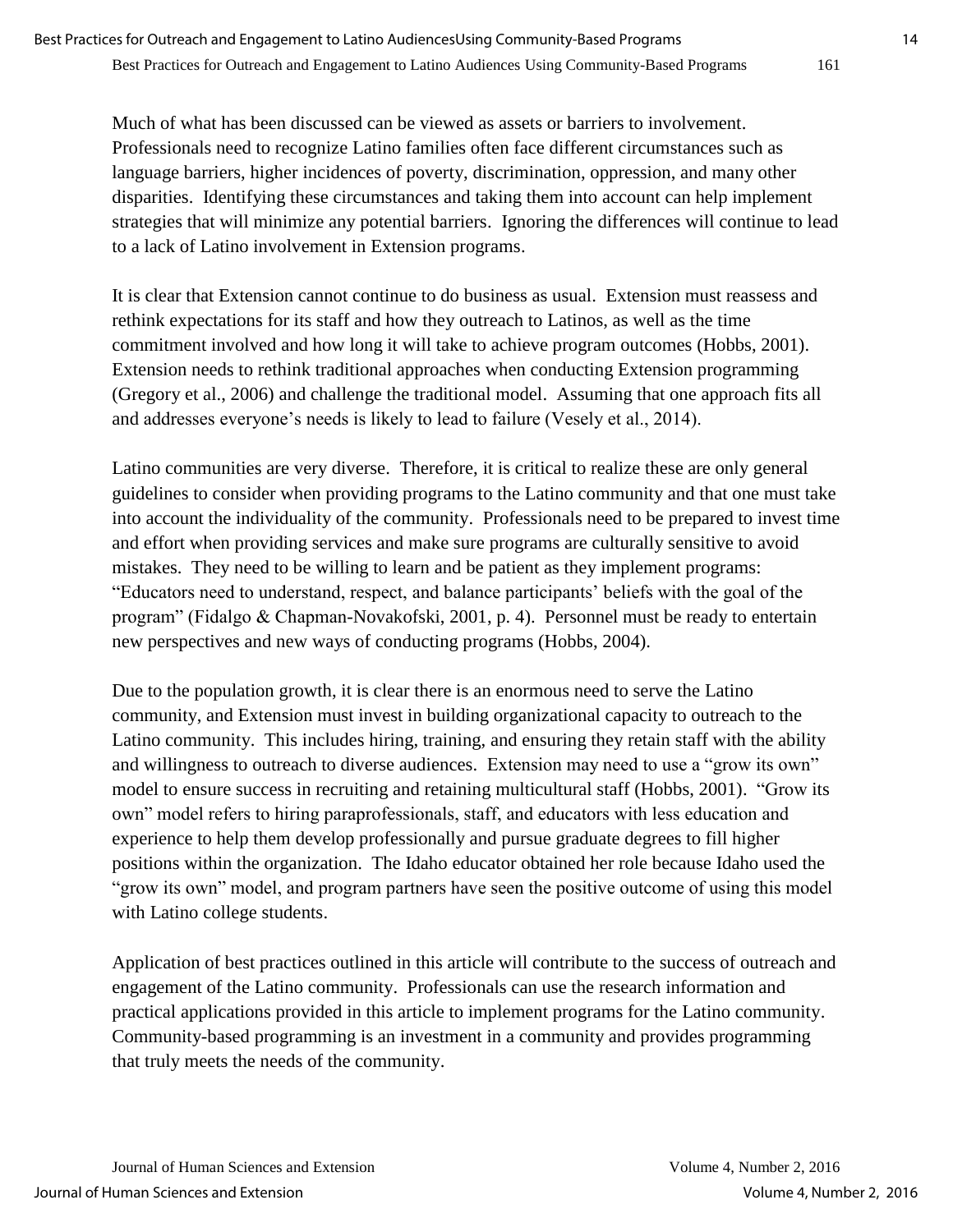#### **Implications and Conclusions**

It is critical Cooperative Extension Systems and other organizations recognize the need and importance of serving the Latino communities in their local counties and states. They must adapt to changing demographics and begin to make the shift in programming to meet the needs of this growing audience. This importance is further stressed by the fact that the Latino population has become the largest minority group. In addition, Latinos have already become the majority of the overall population in many counties across the United States (United States Census Bureau, 2011).

Cooperative Extension and other agencies need to be able to assess and provide culturally appropriate educational services when providing services to diverse audiences. As stated by Hoorman (2002), "It is Cooperative Extension's responsibility to disseminate information to benefit all people" (p. 1). Programs need to recognize and meet the needs of the local minority and culturally diverse audiences. Latinos have considerable positive economic impact on the future of the United States. In order to ensure Latinos are able to make even more significant contributions, Extension and other agencies, including educational systems, need to ensure Latino families are able to gain access and receive adequate and culturally appropriate services to help ensure successful outcomes.

Extension professionals cannot continue to ignore or provide inadequate or culturally inappropriate services for Latino families that lead to poor outcomes. Although many Cooperative Extension Systems across the country have made some efforts to outreach and provide services to the Latino community, it is evident more needs to be done to serve this evergrowing population. Organizations need to commit to and contribute resources, especially hard funding, to ensure outreach efforts to the Latino community are successful and continue to expand. Professionals need to be intentional and purposeful in the programming and collaboration they create and establish. Kim, Johnson, Kang, and Lee (2014) state that "Extension educators can learn about the Latino culture by effectively interacting with their Latino audiences and engaging key community leaders and organizations as collaborators" (p. 98). The best practices supported by the research and implemented in community-based Extension programs in Idaho, Oregon, and Washington proved successful in reaching Latino families and could be used as a model.

#### **References**

Ahrens, C. E., Isas, L., & Viveros, M. (2011). Enhancing Latinas' participation in research on sexual assault: Cultural considerations in the design and implementation of research in the Latino community. *Violence Against Women, 17*(2), 177–188. doi:10.1177/1077801210397701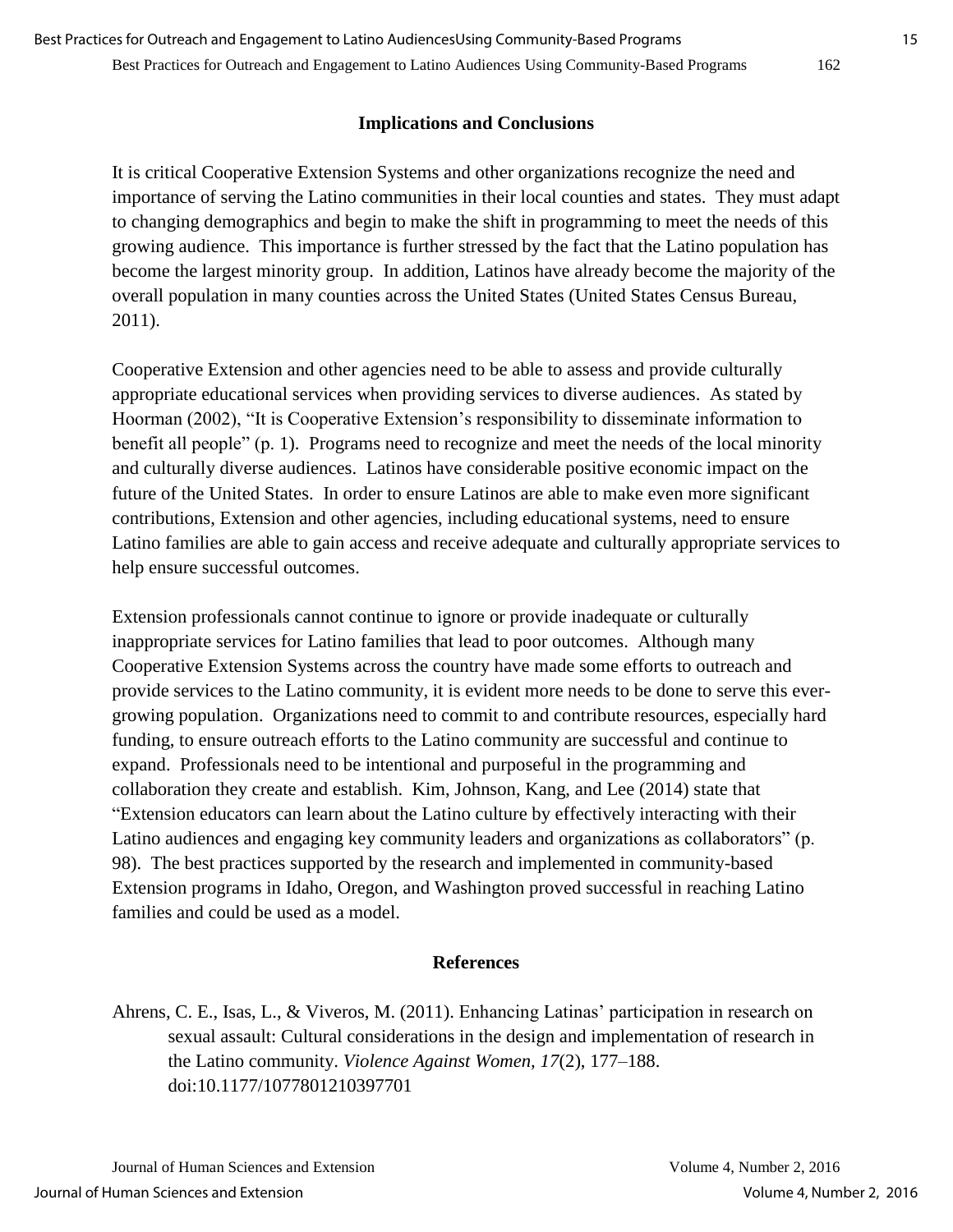- Allen, K., Gudino, A., & Crawford, C. (2011). Getting them in the door: Strategies for recruiting Latinos to family life education programs. *Journal of Extension, 49*(3), Article 3TOT7. Retrieved from<http://www.joe.org/joe/2011june/tt7.php>
- Alvarado, M., & Ricard, R. J. (2013). Developmental assets and ethnic identity as predictors of thriving in Hispanic adolescents. *Hispanic Journal of Behavioral Sciences, 35*(4), 510– 523. doi:10.1177/0739986313499006

Auerbach, S. (2004). Engaging Latino parents in supporting college pathways: Lessons from a college access program. *Journal of Hispanic Higher Education, 3*(2), 125–145. doi:10.1177/1538192703262514

Behnke, A. (2008). Expanding the Latino market niche: Developing capacity and meeting critical needs. *Journal of Extension, 46*(5), Article 5RIB5. Retrieved from http://www.joe.org/joe/2008october/rb5.php

Behnke, A. O., Falk, C., & Storm, J. F. (2009). Health and safety events for Latino families: Collaborating to create *El Día de los Niños Celebración*. *Journal of Extension, 47*(2), Article 2IAW3. Retrieved from http://www.joe.org/joe/2009april/iw3.php

- Behnke, A. O., Gonzalez, L. M., & Cox, R. B. (2010). Latino students in new arrival states: Factors and services to prevent youth from dropping out. *Hispanic Journal of Behavioral Sciences, 32*(3), 385–409. doi:10.1177/0739986310374025
- Behnke, A. O., & Kelly, C. (2011). Creating programs to help Latino youth thrive at school: The influence of Latino parent involvement programs. *Journal of Extension, 49*(1), Article 1FEA7. Retrieved from http://www.joe.org/joe/2011february/a7.php
- Borden, L. M., Perkins, D. F., Villarruel, F. A., Carleton-Hug, A., Stone, M. R., & Keith, J. G. (2006). Challenges and opportunities to Latino youth development: Increasing meaningful participation in youth development programs. *Hispanic Journal of Behavioral Sciences, 28*(2), 187–208. doi:10.1177/0739986306286711
- Brandt, J., & Arnold, M. E. (2005). The 4-H Summer Cultural Arts Day Camp: Bringing the world to "My World." *Journal of Extension, 43*(1), Article 1IAW3. Retrieved from http://www.joe.org/joe/2005february/iw3.php
- Bronfenbrenner, U. (Ed.). (2005). *Making human beings human: Bioecological perspectives on human development.* Thousand Oaks, CA: Sage.
- Bruyere, B. L., & Salazar, G. (2010). Engaging Latino audiences in out-of-school programs about science. *Journal of Extension, 48*(3), Article 3RIB4. Retrieved from <http://www.joe.org/joe/2010june/rb4.php>
- Carnegie Council on Adolescent Development. (1992). A matter of time: Risk and opportunity in the nonschool hours. Report of the Task Force on Youth Development and Community Programs. New York, NY: Carnegie Council on Adolescent Development. Retrieved from https://www.carnegie.org/media/filer\_public/c0/d0/c0d00013-a1e1-4303-8434- 8adc2a0d0797/ccny\_report\_1992\_time.pdf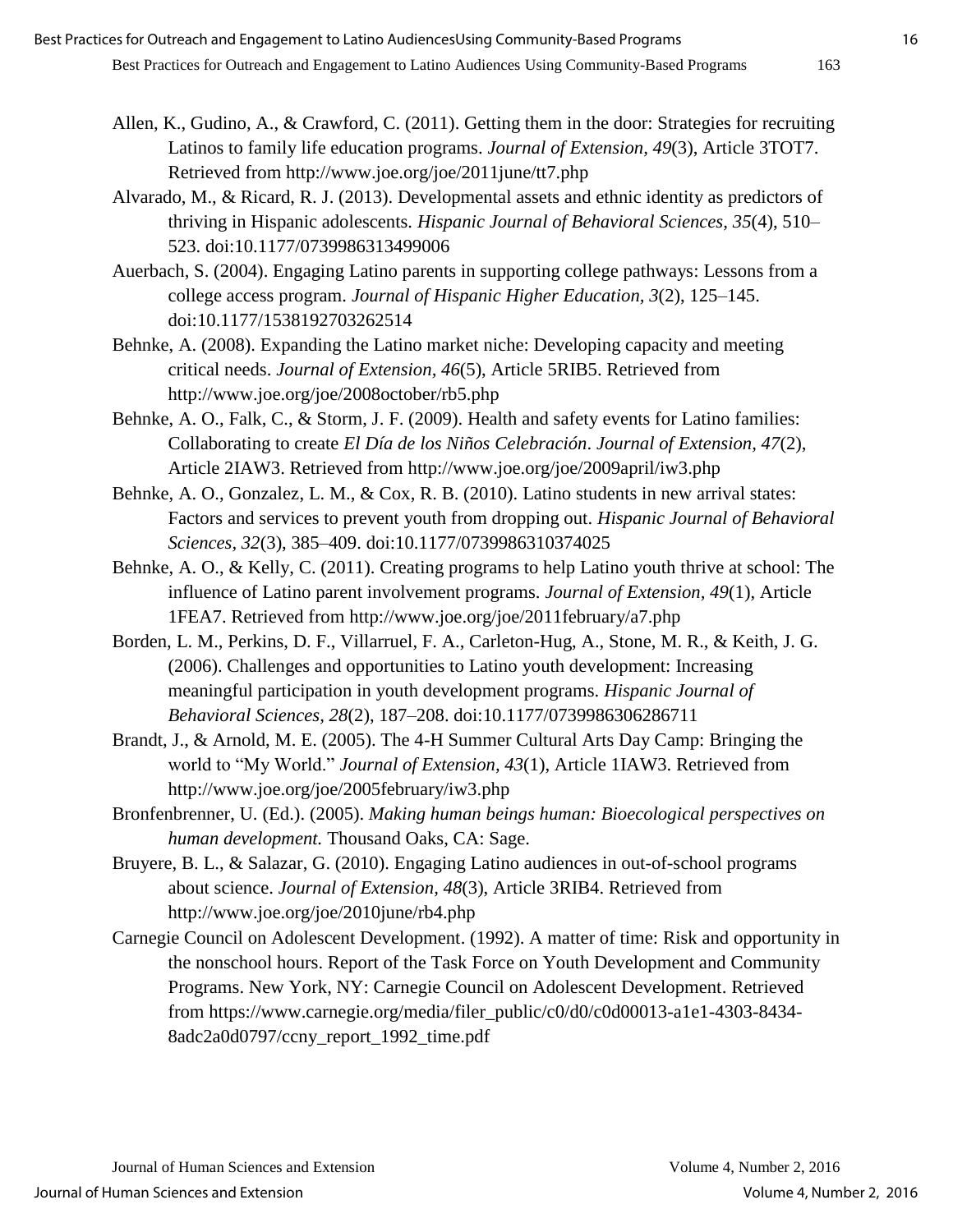- Castañeda, X., Clayson, Z. C., Rundall, T., Dong, L., & Sercaz, M. (2003). Promising outreach practices: Enrolling low-income children in health insurance programs in California. *Health Promotion Practice, 4*(4), 430–438. doi:10.1177/1524839903255523
- Cudaback, D., Marshall, M. K., & Knox, J. (1994). The magic years: Parent education by Spanish language radio. *Journal of Extension, 32*(4), Article 4FEA3. Retrieved from http://www.joe.org/joe/1994december/a3.php
- Delgadillo, L. (2003). Guidelines for reaching out and counseling low income monolingual Latino clients. *Journal of Extension, 41*(6), Article 6FEA5. Retrieved from http://www.joe.org/joe/2003december/a5.php
- Escott, R., Mincemoyer, C., Nauman, D., Rodgers, M., & Sigman-Grant, M. (1996). Developing skills and expertise to program in Latino communities using satellite technology. *Journal of Extension, 34*(5), Article 5TOT2. Retrieved from http://www.joe.org/joe/1996october/tt2.php
- Farner, S., Cutz, G., Farner, B., Seibold, S., & Abuchar, V. (2006). Running successful Extension camps for Hispanic children: From program planning to program delivery for a 1-week day camp. *Journal of Extension, 44*(4), Article 4FEA4. Retrieved from http://www.joe.org/joe/2006august/a4.php
- Farner, S., Rhoads, M. E., Cutz, G., & Farner, B. (2005). Assessing the educational needs and interests of the Hispanic population: The role of Extension. *Journal of Extension, 43*(4), Article 4RIB2. Retrieved from http://www.joe.org/joe/2005august/rb2.php
- Fidalgo, G., & Chapman-Novakofski, K. (2001). Teaching nutrition to Hispanics at an English as a Second Language (ESL) center: Overcoming barriers. *Journal of Extension, 39*(6), Article 6FEA3. Retrieved from http://www.joe.org/joe/2001december/a3.php
- Gándara, P. (2006). Strengthening the academic pipeline leading to careers in math, science, and technology for Latino students. *Journal of Hispanic Higher Education, 5*(3), 222–237. doi:10.1177/1538192706288820
- Gregory, P., Camarillo, J., Campbell, D., Dasher, S., King, N., Mann, M., … Willmarth, K. (2006). Learning from Latino community efforts. *Journal of Extension, 44*(3), Article 3FEA3. Retrieved from<http://www.joe.org/joe/2006june/a3.php>
- Guion, L., Chattaraj, S., & Lytle, S. S. (2004). Strengthening programs to reach diverse audiences: A curriculum to planning and implementing Extension programs for ethnically diverse audiences. *Journal of Extension, 42*(1), Article 1TOT7. Retrieved from <http://www.joe.org/joe/2004february/tt7.php>
- Hobbs, B. B. (2001). Diversifying the volunteer base: Latinos and volunteerism. *Journal Of Extension, 39*(4), Article 4FEA1. Retrieved from <http://www.joe.org/joe/2001august/a1.php>
- Hobbs, B. B. (2004). Latino outreach programs: Why they need to be different. *Journal of Extension, 42*(4), Article 4COM1. Retrieved from <http://www.joe.org/joe/2004august/comm1.php>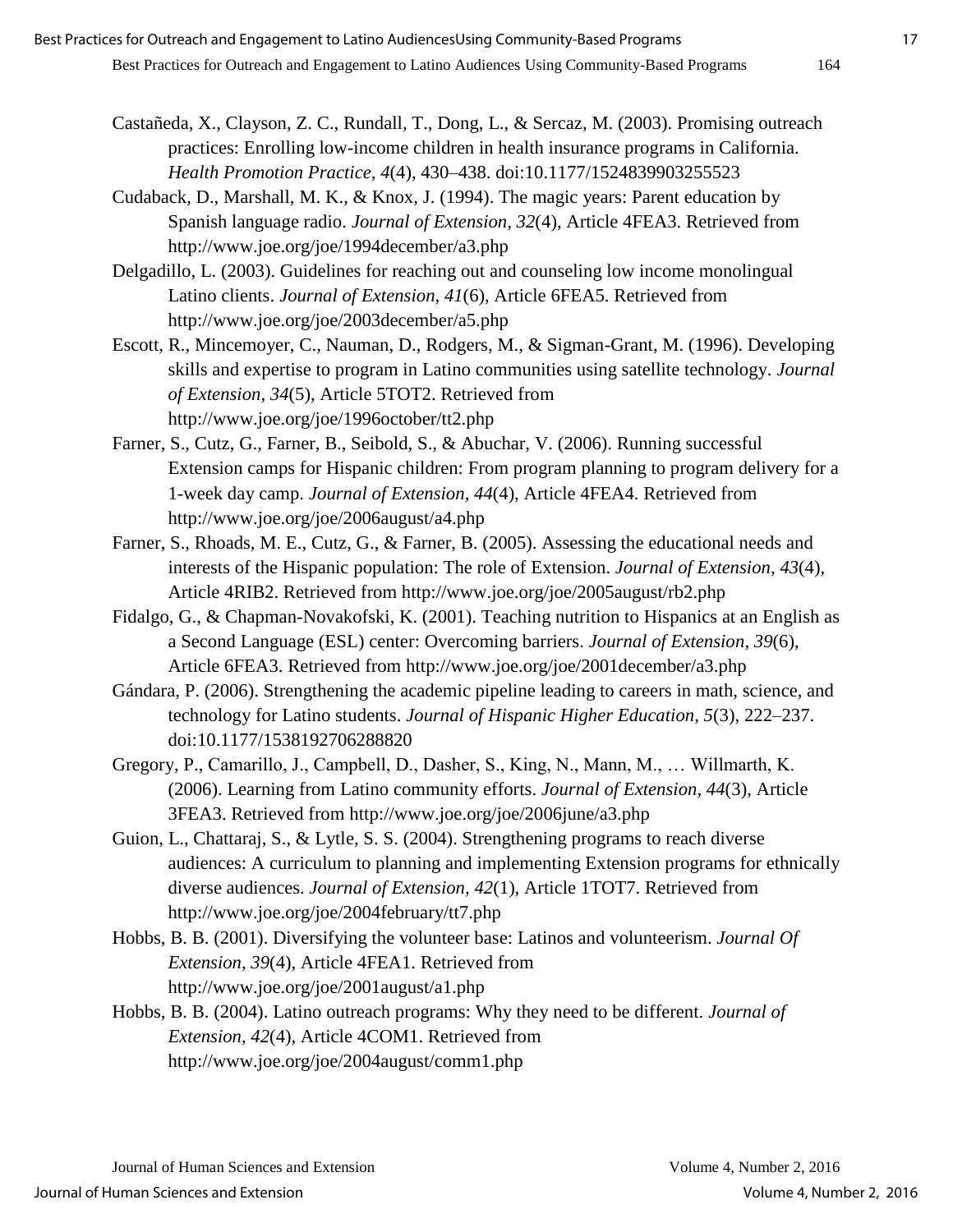- Hoorman, J. J. (2002). Engaging minority and culturally diverse audiences. *Journal of Extension, 40*(6), Article 6TOT2. Retrieved from<http://www.joe.org/joe/2002december/tt2.php>
- Kim, H. -Y., Johnson, K. K. P., Kang, J. -Y. M., & Lee, J. Y. (2014). Latino retail entrepreneurship in Minnesota: Implications for Extension educators. *Journal of Human Sciences and Extension, 2*(1), 90–101. Retrieved from [http://media.wix.com/ugd/c8fe6e\\_2b6704aea3ac4f9fa8b5168c8e61a232.pdf](http://media.wix.com/ugd/c8fe6e_2b6704aea3ac4f9fa8b5168c8e61a232.pdf)

López, J., & Safrit, R. D. (2001). Hispanic American volunteering. *Journal of Extension, 39*(6), Article 6RIB2. Retrieved from<http://www.joe.org/joe/2001december/rb2.php>

- Lopez, M., Peterson, S. S., Craigmill, A., Martinez, N., Parnell, S., Rene, P., & Turner, B. (1999). Building community collaboration for lead safety education: Extension educators take the lead. *Journal of Extension, 37*(1), Article 1FEA2. Retrieved from <http://www.joe.org/joe/1999february/a2.php>
- Malek, F. (2002). Using the focus group process to assess the needs of a growing Latino population. *Journal of Extension, 40*(1), Article 1TOT2. Retrieved from <http://www.joe.org/joe/2002february/tt2.php>
- Moran, C., Cooper, C. R., López, A., & Goza, B. (2009). Developing effective P-20 partnerships to benefit Chicano/Latino students and families. *Journal of Hispanic Higher Education, 8*(4)*,* 340–356. doi:10.1177/1538192709347845
- Newman, D., & Yang, P. N. (2007). Engagement in English Language Learner (ELL) Latino, Hmong, and Somali communities. *Journal of Extension, 45*(5), Article 5IAW1. Retrieved from<http://www.joe.org/joe/2007october/iw1.php>
- Ontai, L. L., & Mastergeorge, A. M. (2006). Culture and parenting: A guide for delivering parenting curriculums to diverse families. *Journal of Extension, 44*(4), Article 4TOT5. Retrieved from<http://www.joe.org/joe/2006august/tt5.php>
- Ortiz, H. J., & Plunkett, S. W. (2003). Assessing the cultural dimensions of the Los Niños Bien Educados parenting program. *Journal of Extension, 41*(6), Article 6IAW2. Retrieved from<http://www.joe.org/joe/2003december/iw2.php>
- Parker, S., Pinto, V., Kennedy, T., Phelps, J. A., & Hermann, J. R. (2007). Food choices and coping strategies during periods of perceived food shortage: Perspectives from four racial/ethnic groups. *Journal of Extension, 45*(5), Article 5FEA6. Retrieved from <http://www.joe.org/joe/2007october/a6.php>
- Reidy, M. C., Orpinas, P., & Davis, M. (2012). Successful recruitment and retention of Latino study participants. *Health Promotion Practice, 13*(6), 779–787. doi:10.1177/1524839911405842
- Robinson, S. F., Anding, J., Garza, B., & Hinojosa, I. (2003). Designing nutrition education programs to reach Mexican American populations. *Journal of Extension, 41*(1), Article 1IAW2. Retrieved from<http://www.joe.org/joe/2003february/iw2.php>
- United States Census Bureau. (2011, May). *The Hispanic population: 2010. 2010 Census Briefs.*  Retrieved from<http://www.census.gov/prod/cen2010/briefs/c2010br-04.pdf>